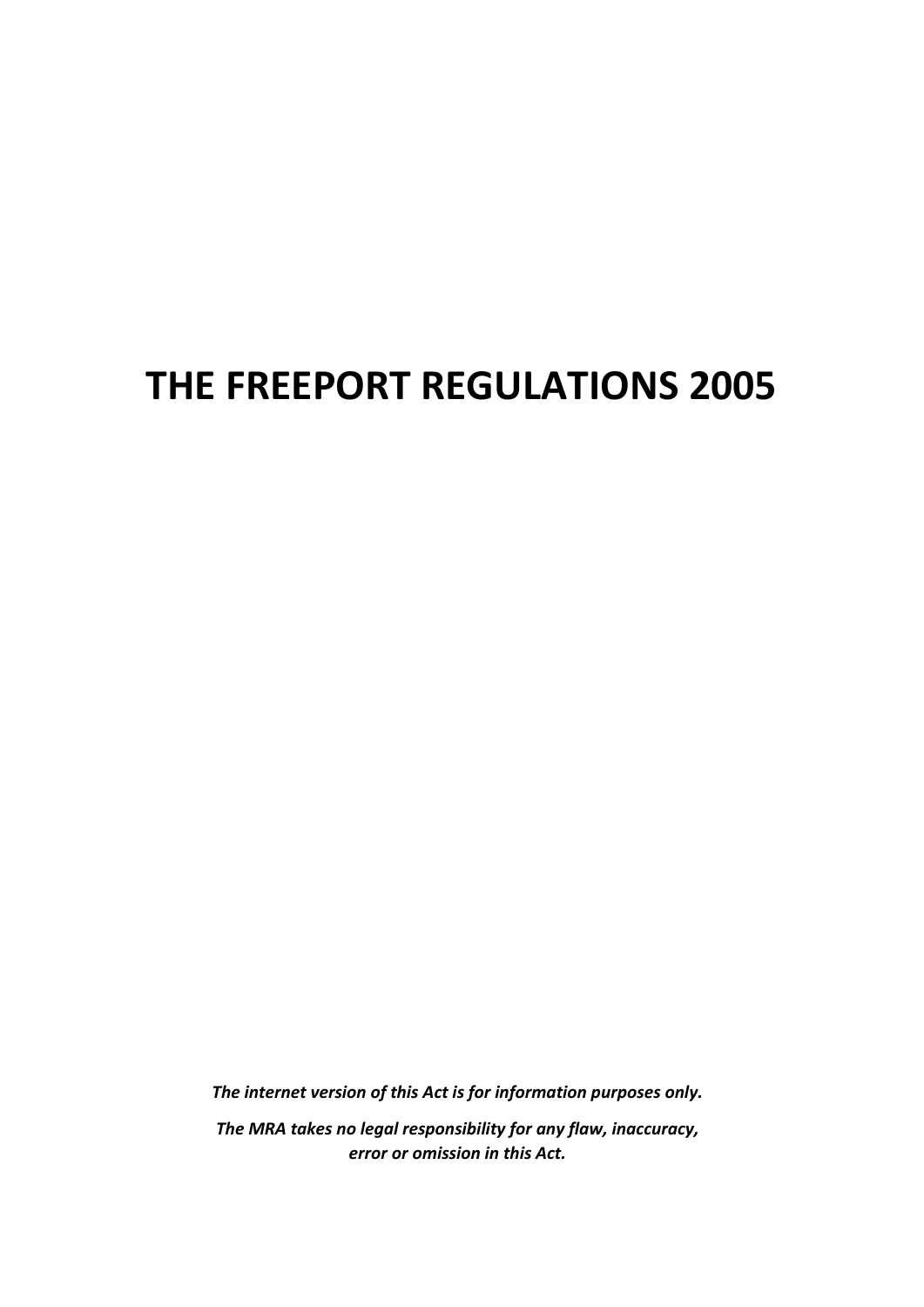# **Freeport Regulations 2005**

#### **GN No. 33 of 2005**

### **THE FREEPORT ACT 2004**

#### **Regulations made by the Minister under section 24 of the Freeport Act 2004**

- **1.** These regulations may be cited as the **Freeport Regulations 2005.**
- **2.** In these regulations -

"Act" means the Freeport Act<sup>1</sup>;

<sup>2</sup> "Director-General" means the Director-General of the Mauritius Revenue Authority:<sup>3</sup>

"Economic Development Board" means the Economic Development Board established under the Economic Development Board Act 2017;<sup>4</sup>

"hazardous goods" means goods which are, by their nature, dangerous or which may cause a hazard or affect other goods:<sup>5</sup>

"perimeter fence" means the perimeter fence required to be erected under regulation 3;

"prohibited area", in relation to a freeport zone, means the area between any building or structure and the perimeter fence;

- **3.** (1) For the purposes of section 5 of the Act, a freeport developer shall, at his own expense, cause to be erected and maintained a perimeter fence along the boundary of his freeport zone in compliance with specifications laid down by the Director-General.<sup>6</sup>
	- (2) Any building or structure to be erected by a freeport developer within the freeport zone allocated to it shall, subject to paragraphs (3) to (6), be erected with the approval of the Economic Development Board<sup>7</sup> after consultation with the Director-General.
	- (3) (a) The Director-General may, for control and security purposes, cause buildings or other structures to be erected in a freeport zone and shall have access to the devices and control systems installed therein.

(b) The buildings or other structures referred to in paragraph (a) shall be erected by the freeport developer at its own expense.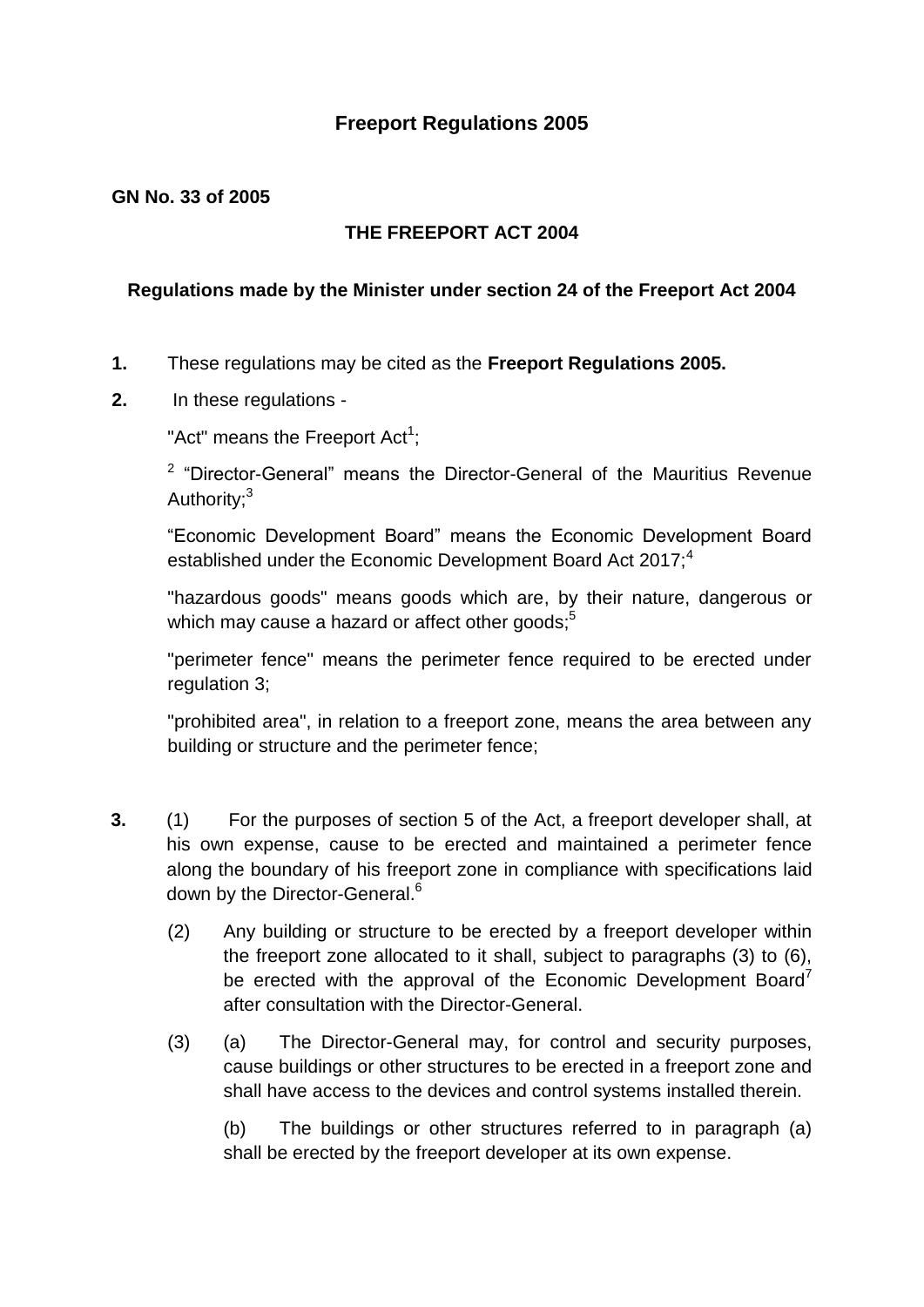- (4) No approval under paragraph (2) or (3) shall be given unless the plans for the building or structure are submitted to the Economic Development Board<sup>8</sup> or the Director-General, as the case may be, for approval.
- (5) The Economic Development Board<sup>9</sup> may, before giving its approval under paragraph (3) impose such conditions as it may determine<sup>10</sup> and in particular -
	- (a) for compliance with conditions attached to the freeport licence;
	- (b) that the building or structure shall not be erected at less than 10 metres of the perimeter fence;
	- (c) for the pulling down of the building or structure, on the expiry or revocation of the Freeport licence, by the freeport developer or by competent authorities at the expense of the freeport developer; or
	- (d) that the abandonment of the building structure after the expiry or revocation of the licence shall not give rise to a claim by the freeport developer.
- (6) Except with the approval of the Director-General and the Chief Executive Officer<sup>11</sup>, no building or structure shall be erected on, and no freeport activity or other activity shall be carried out in, a prohibited area.
- (7) Every freeport developer shall, in relation to a freeport zone allocated to it -
	- (a) affix at the entry gate of the freeport zone, a notice, in such form and manner as the Director-General may determine, $12$  bearing the following words -

#### **WARNING**

## **FREEPORT ZONE #**

# **NO ACCESS WITHOUT AUTHORISATION**

(b) furnish to the Director-General or any officer duly authorised by him in writing, the Chief Executive Officer<sup>13</sup> or any employee of the Economic Development Board<sup>14</sup> duly authorised by him in writing, or an independent qualified auditor or his staff for the purpose of section 21 of the Act, appropriate equipment such as weighing, gauging and measuring equipment, protective equipment and protective clothing for cold storage for the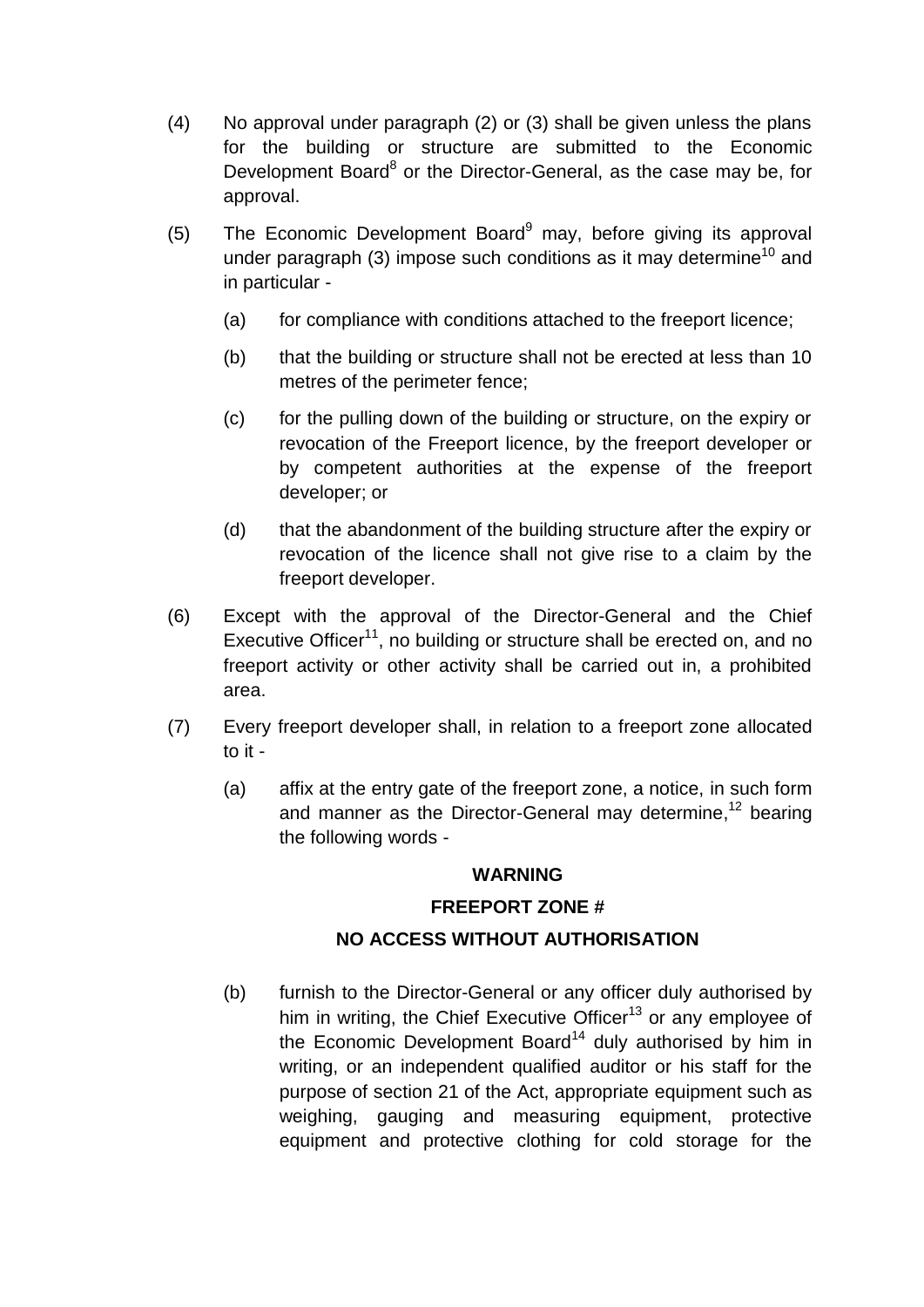purposes of conducting or causing to be conducted checks or audits;

- (c) provide proper office facilities to the satisfaction of the Director-General equipped with all necessary amenities for the exclusive use of customs, including information and communication equipment;
- (d) provide access to information systems and databases used to manage its operational activities to enable the Director-General and the Chief Executive Officer<sup>15</sup> to exercise their functions under the Act;
- (e) be responsible for the payment of overtime fees to the Director-General for the attendance of customs officers in a freeport zone to perform any duty outside the normal working days and hours;
- (f) keep and maintain an occurrence book, in such form and manner as the Director-General may determine,<sup>16</sup> to record the movement of all persons other than those attending international exhibitions and trade fairs and vehicles entering or leaving the freeport zone;
- (g) immediately inform the Director-General in the event of any goods found missing in the freeport zone, or pilferage or theft;
- (h) submit, not later than one month after its accounting period, the annual return referred to in section 14(5)(a) of the Act in such form and manner as the Director-General may determine<sup>17</sup>:
- (i) on the basis of the annual return referred to in section  $14(5)(a)$ of the Act or at the request of the Director-General, review and amend its systems relating to internal control and security, inventory control or any other control put in place by it;
- (j) allow online access to its computerised inventory control system to the Director-General and the Chief Executive Officer<sup>18</sup>; and
- (k) at the written request of the Director-General or the Chief Executive Officer<sup>19</sup>, carry out at his own expense an audit of any of his software applications by an independent and recognised auditing firm.
- (8) (a) No person shall enter a freeport zone without proper authorisation.

(b) Where persons attend international exhibitions and trade fairs in the freeport zone, special arrangements shall be made in conformity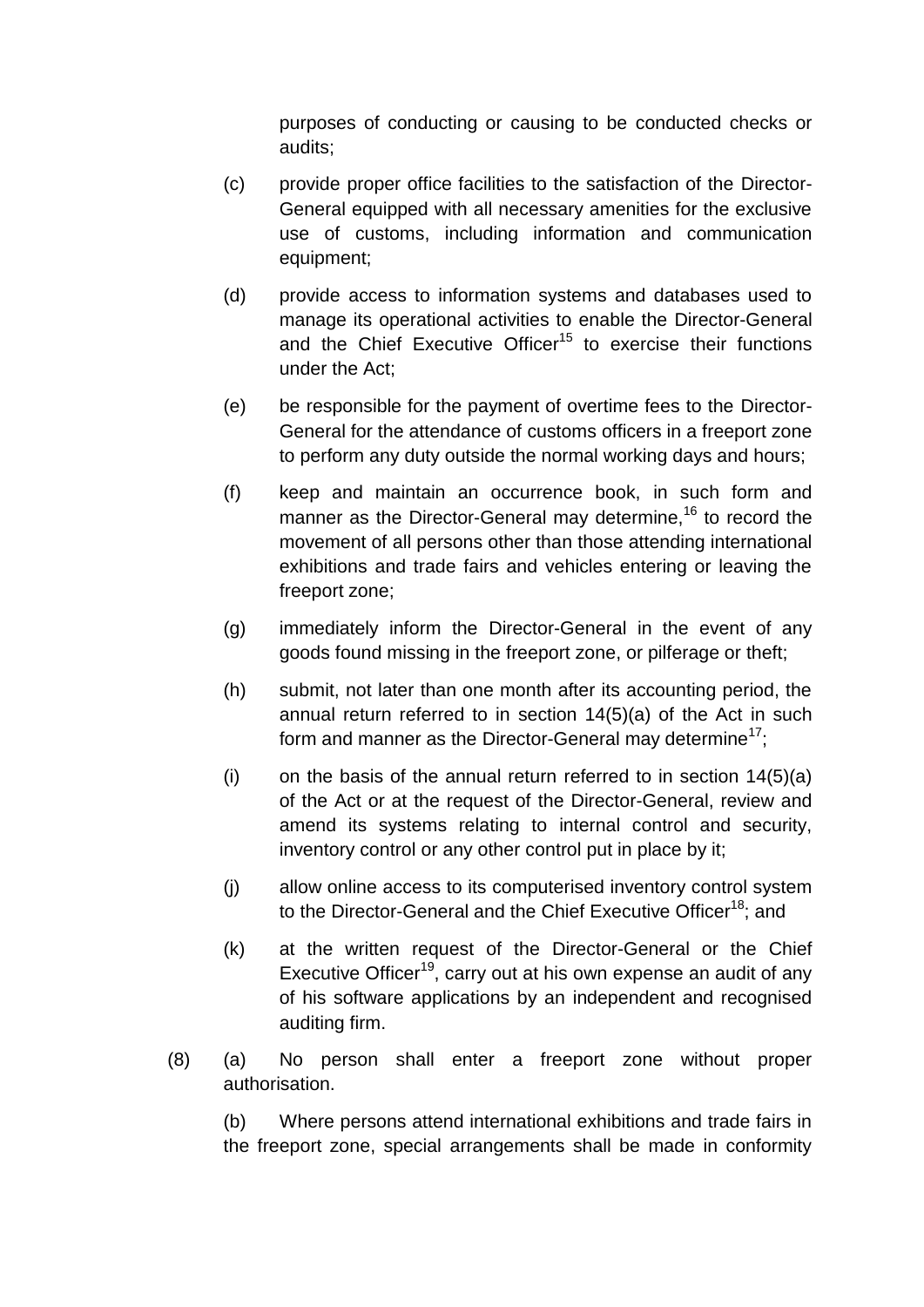with the conditions of the licence as far as access to the freeport zone is concerned.

(c) The hours of business in a freeport zone shall be determined by the freeport developer in consultation with the Director-General.

**4.** (1) Any person who wishes to obtain a certificate as private freeport developer or third party freeport developer shall make an application to the Chief Executive Officer<sup>20</sup> in such form and manner as the Chief Executive Officer $^{21}$  may determine<sup>22</sup>.

(2) Any person who wishes to obtain a certificate as freeport operator shall make an application to the Chief Executive Officer<sup>23</sup> through a third party freeport developer in such form and manner as the Chief Executive Officer<sup>24</sup> may determine.

- **5.** (1) Any-
	- (a) third party freeport developer who wishes to obtain an authorisation under section  $7(3)(a)(i)$  or (iv) of the Act; or
	- (b) private freeport developer who wishes to obtain an authorisation under section  $7(3)(a)(iii)$  or  $8(2)$  of the Act,

shall make an application to the Chief Executive Officer $^{25}$  in such form and manner as the Chief Executive Officer<sup>26</sup> may determine.<sup>27</sup>

(2) Any freeport operator who wishes to obtain an authorisation under section 7(3)(a)(iii) or 8(2) of the Act shall make an application to the Chief Executive Officer<sup>28</sup> through a third party freeport developer, in such form and manner as the Chief Executive Officer<sup>29</sup> may determine.

(3) On receipt of an application made under regulation 4(2) or 5(2), the third party freeport developer shall ensure that the applicant submits<sup>30</sup> all the required information and particulars and shall forthwith transmit the application to the Chief Executive Officer<sup>31</sup>.

 $(4)$  Every<sup>32</sup> private freeport developer or freeport operator who has obtained an authorisation under section 8(2) of the Act shall -

- (a) not later than 20 days after the end of every month, submit to the Chief Executive Officer<sup>33</sup>, a return, in such form and manner as the Director-General may determine<sup>34</sup>, showing the value of the paper trading transactions during that month; and
- (b) not later than 6 months after the end of his accounting period, submit to the Chief Executive Officer<sup>35</sup>, a statement duly certified by a qualified auditor showing the value of the paper trading transactions and the customs value of the goods exported during that accounting period.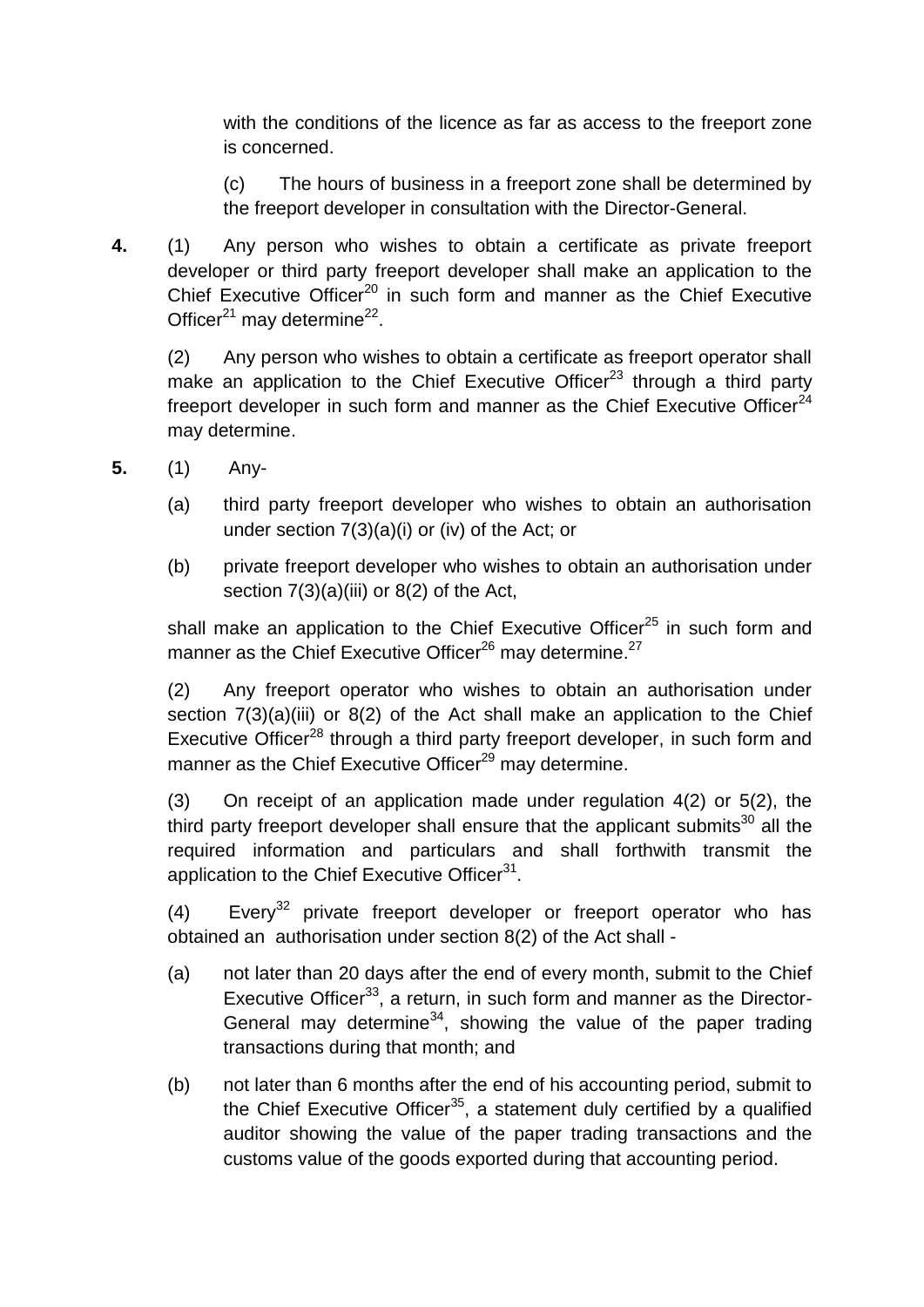- **6.** Every non-citizen engaged in any freeport activity shall, on making an application under regulation 4, comply with -
	- (a) the Immigration Act;
	- (b) the Non-Citizens (Property Restriction) Act;
	- (c) the Non-Citizens (Work Permits) (Fees) Regulations 1982.
	- (d) the Non-Citizens (Work Permits) (Deposits) Regulations 1994;
- **7.** (a) Any application for a work permit, residence permit or for the acquisition of property under the Non-Citizens (Property Restriction) Act by a non-citizen engaged in a freeport activity shall be made to the competent authorities through the Chief Executive Officer<sup>36</sup>.

(b) On receipt of an application made $37$  under paragraph (a), the Economic Development Board<sup>38</sup> shall act as a onestop service to ensure that the application is processed expeditiously.

**8.** (1) No hazardous goods shall be entered in a freeport zone unless the Director-General is satisfied that the safety measures for the handling, transportation and storage of such goods have been complied with in accordance with existing laws and regulations governing such goods.

(2) No goods in respect of a freeport activity shall enter or leave a freeport zone unless the owner or his agent holds a valid licence under the Act.

(3) No goods shall enter a freeport zone for storage by any person unless the person holds a valid authorisation under section 7(3)(a) of the Act.

(4) Where goods are transferred from an export enterprise to a freeport zone for storage pursuant to section  $7(3)(a)(i)(A)$  of the Act, the goods shall be entered in such form and manner as the Director-General may determine<sup>39</sup>.

(5) Where an enterprise other than an export enterprise has been authorised by the Economic Development Board $40$  to store locally manufactured goods and duty paid goods in a freeport zone pursuant to section  $7(3)(a)(i)(B)$  of the Act, the goods shall be entered in such form and manner as the Director-General may determine.

<sup>41</sup>(5A) For the purpose of section  $7(3)(a)(v)$  of the Act, the prescribed period shall be the period starting on 2 June 2020 and ending on  $4231$  December 2022.

(6) Goods entered in a freeport zone pursuant to paragraph (2), (3), (4) or (5) may, at the request and written confirmation of the freeport developer, be disposed of by the Director-General as abandoned goods under the Customs Act.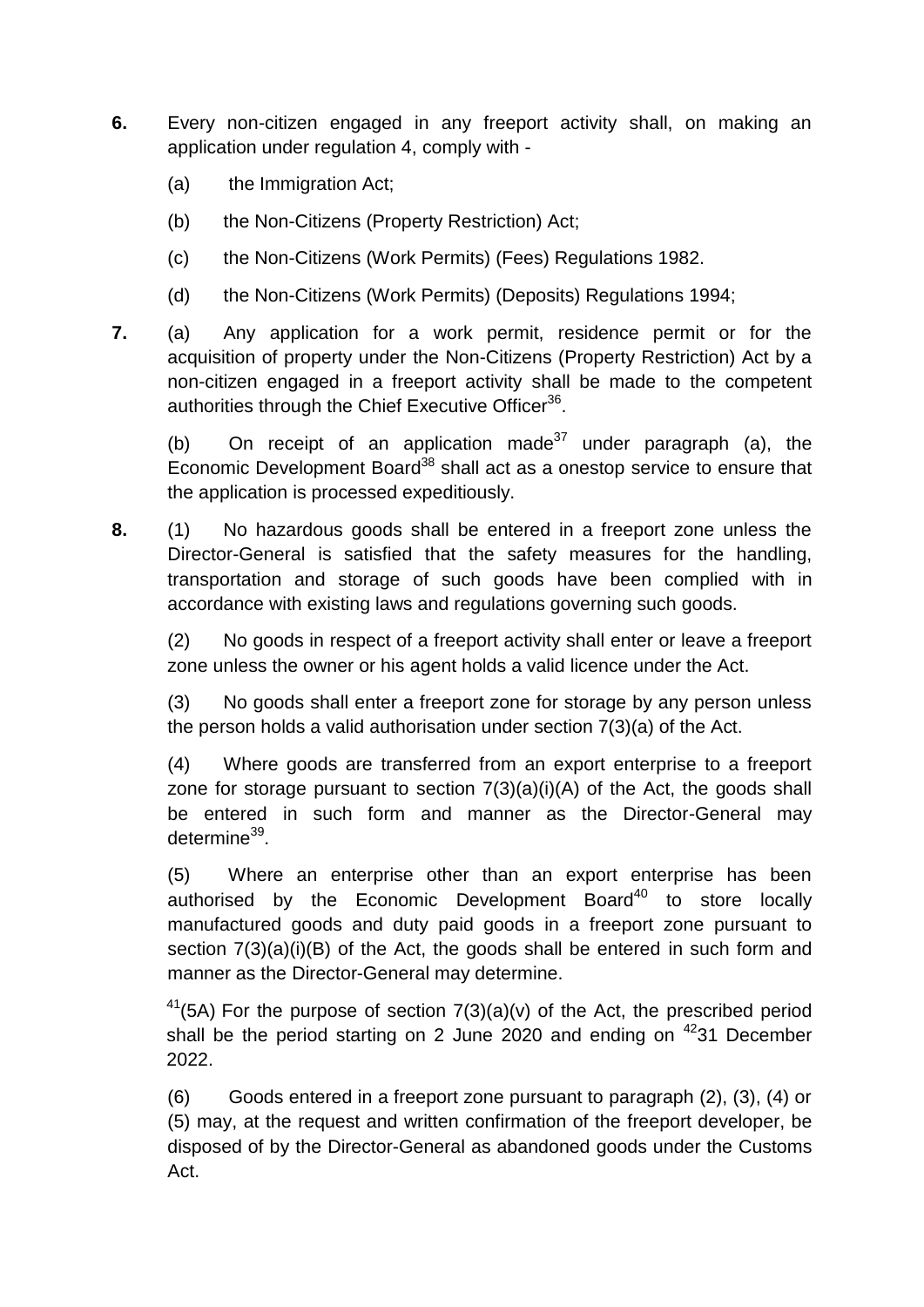(7) Where goods or services are supplied in accordance with section 16(2) of the Act, the licensee shall comply with such procedures as may be laid down by the Director-General<sup>43</sup>.

- **9.** (1) Where a licensee ceases his freeport activities or where a freeport licence has not been renewed or has been revoked, the licensee shall, within 3 months of the cessation or expiry or revocation of the licence, dispose of his goods or remove his goods from the freeport zone on<sup>44</sup> payment, subject to paragraph  $(1A)$ ,<sup>45</sup> of any duty, excise duty and value added tax.
	- (1A) (a) A licensee who ceases his freeport activities shall not pay any duty, excise duty and value added tax on capital goods removed from the freeport zone provided that –
		- (i) the licensee is the holder of a Smart City Scheme certificate issued under the Economic Development Board Act 2017;
		- (ii) the goods have been removed on or after 18 June 2015; and
		- (iii) the goods have been removed for use in the smart city.
		- (b) In this paragraph –

"capital goods" means the capital goods referred to in section 24(1) of the Value Added Tax Act. $46$ 

(2) Where a licensee fails to comply with paragraph (1), the goods shall be deemed to be abandoned goods and may be disposed of by the Director-General in the same manner provided for under section 61 of the Customs Act.

- **10.** The Freeport Regulations 2001 are revoked.
- **11.** These regulations shall be deemed to have come into operation on 1 January 2005.

Made by the Minister on 18th February 2005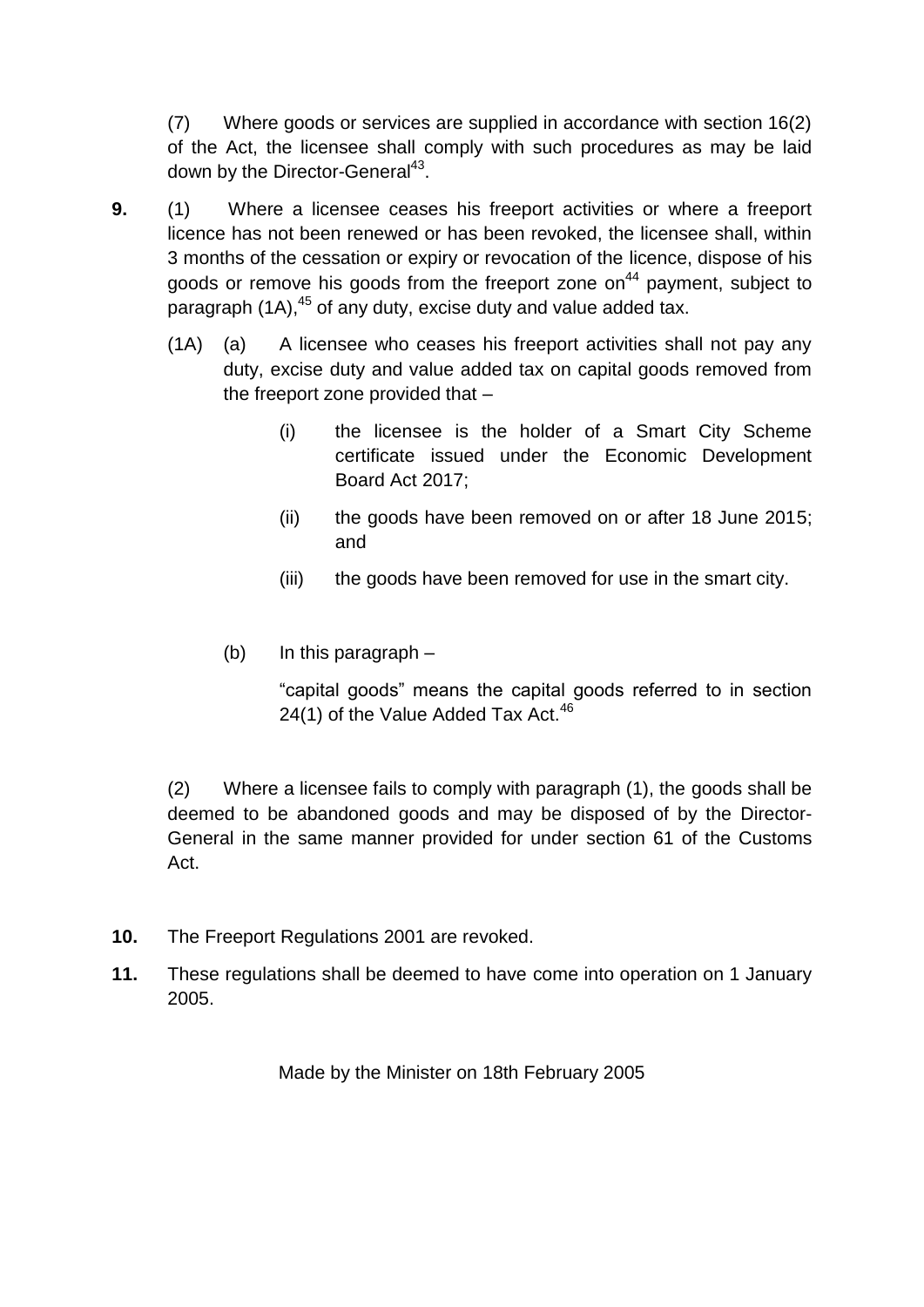<sup>2</sup> Revised Subsidiary Legislation of Mauritius consolidated and revised as at 31 December 2013, in regulation 2, deleted the following definitions –

"Board of Investment" means the Board of Investment established under the Investment Promotion Act;

"Commissioner for Value Added Tax" means the Commissioner for Value Added Tax under the Value Added Tax Act;

"Comptroller" has the same meaning as in the Customs Act;

"duty" has the same meaning as in the Customs Act;

1

"excise duty" has the same meaning as in the Excise Act;

"Managing Director" means the Managing Director of the Board of Investment;

"value added tax" has the same meaning as in the Value Added Tax Act.

 $3$  Revised Subsidiary Legislation of Mauritius consolidated and revised as at 31 December 2013, in regulation 2, by inserting the definition of "Director-General".

<sup>4</sup> w.e.f. 15 December 2018, Freeport (Amendment No. 2) Regulations 2018 (GN 173 of 2018), regulation 3, amended regulation 2 by inserting, the new definition of "Economic Development Board".

<sup>5</sup> Revised Subsidiary Legislation of Mauritius consolidated and revised as at 31 December 2013, in regulation 2, by inserting "," after the words "which are" and "their nature".

<sup>6</sup> Revised Subsidiary Legislation of Mauritius consolidated and revised as at 31 December 2013, in these regulations, by replacing the word "Comptroller" wherever it appears, by the word "Director-General".

 $^7$  w.e.f. 15 December 2018, Freeport (Amendment No. 2) Regulations 2018 (GN 173 of 2018), regulation 4, deleted the words "Board of Investment" and replacing them by the words "Economic Development Board".

<sup>8</sup> w.e.f. 15 December 2018, Freeport (Amendment No. 2) Regulations 2018 (GN 173 of 2018), regulation 4, deleted the words "Board of Investment" and replacing them by the words "Economic Development Board".

<sup>9</sup> w.e.f. 15 December 2018, Freeport (Amendment No. 2) Regulations 2018 (GN 173 of 2018), regulation 4, deleted the words "Board of Investment" and replacing them by the words "Economic Development Board".

 $10$  Revised Subsidiary Legislation of Mauritius consolidated and revised as at 31 December 2013, in regulation 3(5), by deleting the words "thinks fit" and replacing them by the words "may determine".

 $11$  w.e.f. 15 December 2018, Freeport (Amendment No. 2) Regulations 2018 (GN 173 of 2018), regulation 4, deleted the words "Managing Director and replacing them by the words "Chief Executive Officer".

 $12$  Revised Subsidiary Legislation of Mauritius consolidated and revised as at 31 December 2013, in regulation 3(7)(a), by deleting the words " in a manner and form determined by the Comptroller" and replacing them by the words "in such form and manner as the Director-General may determine"

<sup>13</sup> w.e.f. 15 December 2018, Freeport (Amendment No. 2) Regulations 2018 (GN 173 of 2018), regulation 4, deleted the words "Managing Director and replacing them by the words "Chief Executive Officer".

<sup>14</sup> w.e.f. 15 December 2018, Freeport (Amendment No. 2) Regulations 2018 (GN 173 of 2018), regulation 4, deleted the words "Board of Investment" and replacing them by the words "Economic Development Board".

<sup>15</sup> w.e.f. 15 December 2018, Freeport (Amendment No. 2) Regulations 2018 (GN 173 of 2018), regulation 4, deleted the words "Managing Director and replacing them by the words "Chief Executive Officer".

<sup>16</sup> Revised Subsidiary Legislation of Mauritius consolidated and revised as at 31 December 2013, in regulation 3(7)(f), by deleting the words " in a manner and form determined by the Comptroller" and replacing them by the words "in such form and manner as the Director-General may determine"

<sup>17</sup> Revised Subsidiary Legislation of Mauritius consolidated and revised as at 31 December 2013, in regulation 3(7)(h), by deleting the words " in a manner and form determined by the Comptroller" and replacing them by the words "in such form and manner as the Director-General may determine"

<sup>18</sup> w.e.f. 15 December 2018, Freeport (Amendment No. 2) Regulations 2018 (GN 173 of 2018), regulation 4, deleted the words "Managing Director and replacing them by the words "Chief Executive Officer".

<sup>19</sup> w.e.f. 15 December 2018, Freeport (Amendment No. 2) Regulations 2018 (GN 173 of 2018), regulation 4, deleted the words "Managing Director and replacing them by the words "Chief Executive Officer".

<sup>&</sup>lt;sup>1</sup> Revised Subsidiary Legislation of Mauritius consolidated and revised as at 31 December 2013, in regulation 2, in the definition of "act", deleted the figure "2004";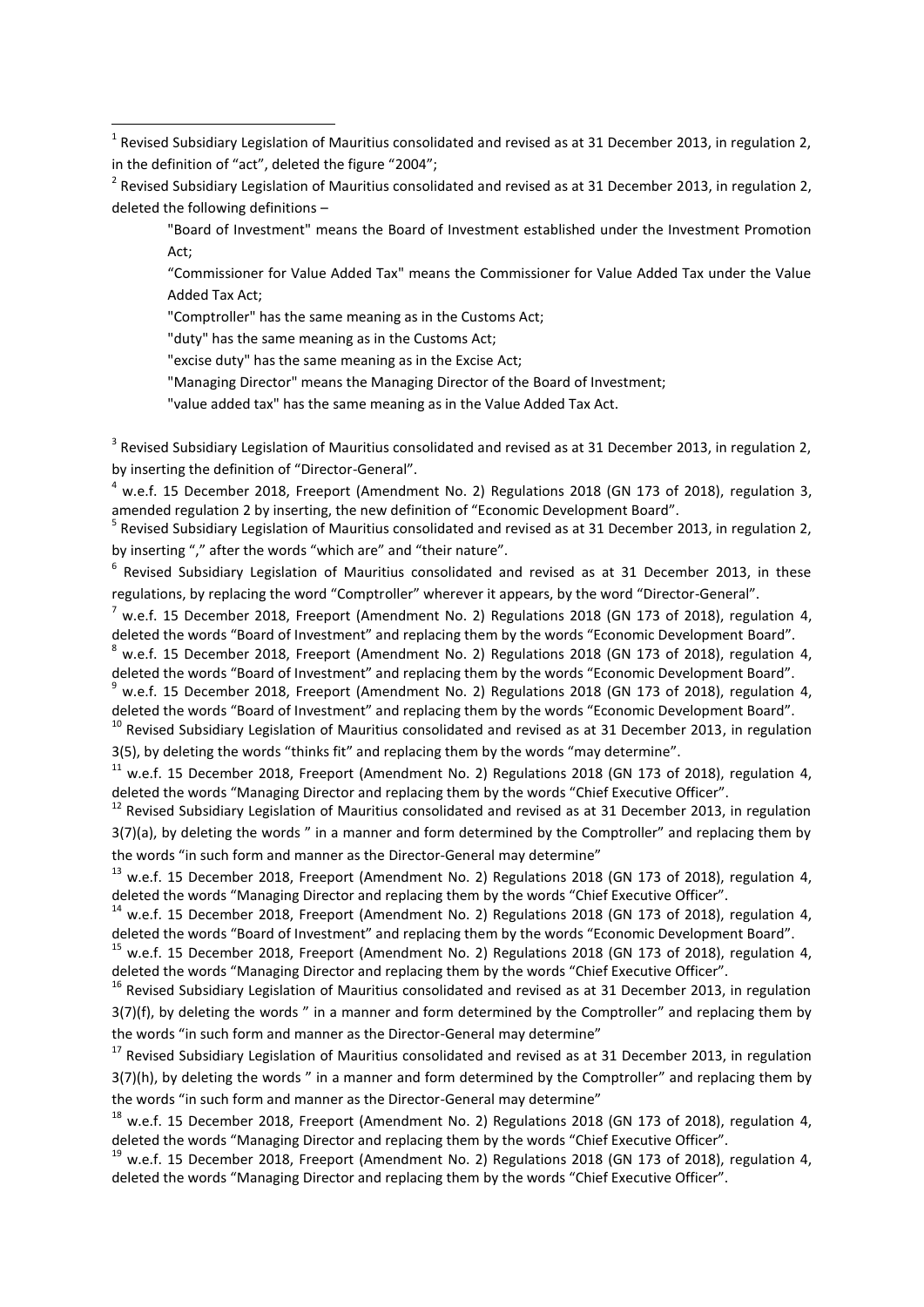<sup>20</sup> w.e.f. 15 December 2018, Freeport (Amendment No. 2) Regulations 2018 (GN 173 of 2018), regulation 4, deleted the words "Managing Director and replacing them by the words "Chief Executive Officer".

1

<sup>21</sup> w.e.f. 15 December 2018, Freeport (Amendment No. 2) Regulations 2018 (GN 173 of 2018), regulation 4, deleted the words "Managing Director and replacing them by the words "Chief Executive Officer".

<sup>22</sup> Revised Subsidiary Legislation of Mauritius consolidated and revised as at 31 December 2013, in regulation 4(1) and (2), by deleting the words "in a manner and form determined by the Managing Director" and replacing them by the words "in such form and manner as the Managing Director may determine".

<sup>23</sup> w.e.f. 15 December 2018, Freeport (Amendment No. 2) Regulations 2018 (GN 173 of 2018), regulation 4, deleted the words "Managing Director and replacing them by the words "Chief Executive Officer".

 $24$  w.e.f. 15 December 2018, Freeport (Amendment No. 2) Regulations 2018 (GN 173 of 2018), regulation 4, deleted the words "Managing Director and replacing them by the words "Chief Executive Officer".

 $^{25}$  w.e.f. 15 December 2018, Freeport (Amendment No. 2) Regulations 2018 (GN 173 of 2018), regulation 4, deleted the words "Managing Director and replacing them by the words "Chief Executive Officer".

<sup>26</sup> w.e.f. 15 December 2018, Freeport (Amendment No. 2) Regulations 2018 (GN 173 of 2018), regulation 4, deleted the words "Managing Director and replacing them by the words "Chief Executive Officer".

<sup>27</sup> Revised Subsidiary Legislation of Mauritius consolidated and revised as at 31 December 2013, in regulation 5(1) and (2), by deleting the words "in a manner and form determined by the Managing Director" and replacing them by the words "in such form and manner as the Managing Director may determine".

 $^{28}$  w.e.f. 15 December 2018, Freeport (Amendment No. 2) Regulations 2018 (GN 173 of 2018), regulation 4, deleted the words "Managing Director and replacing them by the words "Chief Executive Officer".

 $29$  w.e.f. 15 December 2018, Freeport (Amendment No. 2) Regulations 2018 (GN 173 of 2018), regulation 4, deleted the words "Managing Director and replacing them by the words "Chief Executive Officer".

<sup>30</sup> Revised Subsidiary Legislation of Mauritius consolidated and revised as at 31 December 2013, in regulation 5(3), be deleting the words "has submitted" and replacing them by the word "submits";

 $31$  w.e.f. 15 December 2018, Freeport (Amendment No. 2) Regulations 2018 (GN 173 of 2018), regulation 4, deleted the words "Managing Director and replacing them by the words "Chief Executive Officer".

<sup>32</sup> Revised Subsidiary Legislation of Mauritius consolidated and revised as at 31 December 2013, in regulation 5(4), deleted the word "any" and replaced by the word "every";

w.e.f. 15 December 2018, Freeport (Amendment No. 2) Regulations 2018 (GN 173 of 2018), regulation 4, deleted the words "Managing Director and replacing them by the words "Chief Executive Officer".

<sup>34</sup> Revised Subsidiary Legislation of Mauritius consolidated and revised as at 31 December 2013, in regulation 5(4)(a), by deleting the words " in a manner and form determined by the Managing Director" and replacing them by the words "in such form and manner as the Director-General may determine"

<sup>35</sup> w.e.f. 15 December 2018, Freeport (Amendment No. 2) Regulations 2018 (GN 173 of 2018), regulation 4, deleted the words "Managing Director and replacing them by the words "Chief Executive Officer".

<sup>36</sup> w.e.f. 15 December 2018, Freeport (Amendment No. 2) Regulations 2018 (GN 173 of 2018), regulation 4, deleted the words "Managing Director and replacing them by the words "Chief Executive Officer".

<sup>37</sup> Revised Subsidiary Legislation of Mauritius consolidated and revised as at 31 December 2013, in regulation 7(b), by inserting, after the words "an application", the word "made";

<sup>38</sup> w.e.f. 15 December 2018, Freeport (Amendment No. 2) Regulations 2018 (GN 173 of 2018), regulation 4, deleted the words "Board of Investment" and replacing them by the words "Economic Development Board".

<sup>39</sup> Revised Subsidiary Legislation of Mauritius consolidated and revised as at 31 December 2013, in regulation 8(4) and (5), by deleting the words "in a manner and form determined by the Comptroller" and replacing them by the words "in such form and manner as the Director-General may determine"

<sup>40</sup> w.e.f. 15 December 2018, Freeport (Amendment No. 2) Regulations 2018 (GN 173 of 2018), regulation 4, deleted the words "Board of Investment" and replacing them by the words "Economic Development Board".

 $^{41}$  w.e.f. 2 June 2020, the Freeport (Amendment) Regulations 2020 (GN 314 of 2020), regulation 3, amended regulation 8 by inserting, after paragraph (5), new paragraph (5A);

 $^{42}$  w.e.f. 30 December 2021, the Freeport (Amendment) Regulations 2022 (GN 14 of 2022), regulation 3, amended regulation 8(5A) by deleting the words "31 December 2021" and replacing them by the words "31 December 2022".